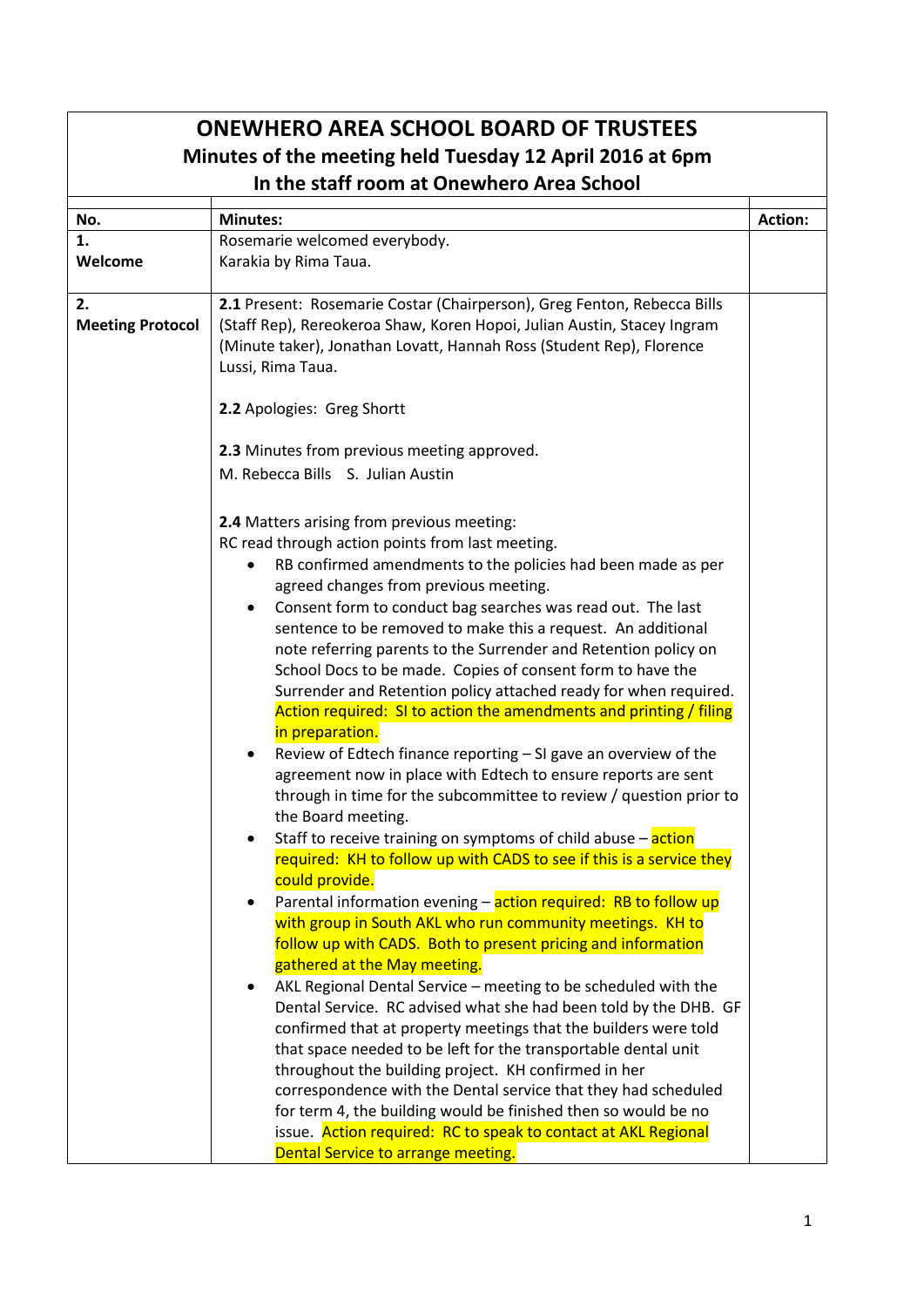|                  | Addressing the use of Safety Equipment with staff. Action<br>٠               |
|------------------|------------------------------------------------------------------------------|
|                  | required: GF to address with applicable staff members.                       |
|                  | Unattended students on the school grounds during class time. GF<br>$\bullet$ |
|                  | talked through the action taken since the previous meeting.                  |
|                  | Discussion took place and agreement that this needs to be                    |
|                  | monitored. Action required: SLT - Monitor and remind teachers                |
|                  | on release to question students if out of class. SI - put on agenda          |
|                  | to review at next meeting.                                                   |
|                  | South Franklin Bus network. Discussed incident that happened on              |
|                  | the 18 <sup>th</sup> March. RC read out apology from Murphy's and the        |
|                  | measures put in place to ensure this does not happen again. Email            |
|                  | given to SI to put on file. Action required: RC to speak to parent           |
|                  | who still had concerns and who had been in to see GF about the               |
|                  | incident last week.                                                          |
|                  |                                                                              |
|                  | School fundraising. Business case needs to be presented. Action              |
|                  | required: GF to put together for next meeting.                               |
|                  |                                                                              |
|                  | 2.5 Declaration of interests: Nil                                            |
|                  |                                                                              |
| 3.               | <b>3.1 Review of Policies</b>                                                |
| <b>Strategic</b> | Minute: Logon details for accessing policies via School Docs.                |
| decisions        | Username: onewhero (all lower case)                                          |
|                  | Password: Onewhero (Capital O and then all lower case)                       |
|                  |                                                                              |
|                  | Swimming Pool policy:                                                        |
|                  | FL questioned if we needed wording to ensure no eating,                      |
|                  | suggested 'No food to be consumed in or on pool'.                            |
|                  | RC advised first aid kit needs to be available for all to use. Same          |
|                  | key that is used for the padlock to get in through the pool gate be          |
|                  | used for the lock that secures the first aid kit. Action required: HA        |
|                  | to be advised of first aid kit lock requirement.                             |
|                  | Discussion took place around the depth of the pool for diving and            |
|                  | why diving boards are required and why our diving boards are                 |
|                  | located where they are. Action required: GF to investigate with              |
|                  | Pukekohe Swim Club around the base and platform size, a smaller              |
|                  | option may fit the other end of pool however there would be                  |
|                  | expenditure attached. GF to present May meeting.                             |
|                  | RB advised that we teach students to dive therefore this<br>$\bullet$        |
|                  | contradicts the policy where it states no diving. JA suggested that          |
|                  | the diving rule applies to outside of school use to allow for this.          |
|                  | KH suggested that signage clearly stating the depth of the pool be           |
|                  | added. Action required: HA to be advised of requirement.                     |
|                  | Action required: RB to update policy.<br>٠                                   |
|                  | Action required: Ratify Swimming Pool and Alcohol, drugs and<br>$\bullet$    |
|                  | other harmful substances policy at May meeting. SI to put on                 |
|                  | agenda.                                                                      |
|                  |                                                                              |
|                  | Health & Safety policy:                                                      |
|                  |                                                                              |
|                  | RC raised the second big paragraph in policy talks about all staff           |
|                  | being active in hazard and risk management. Discussion took place            |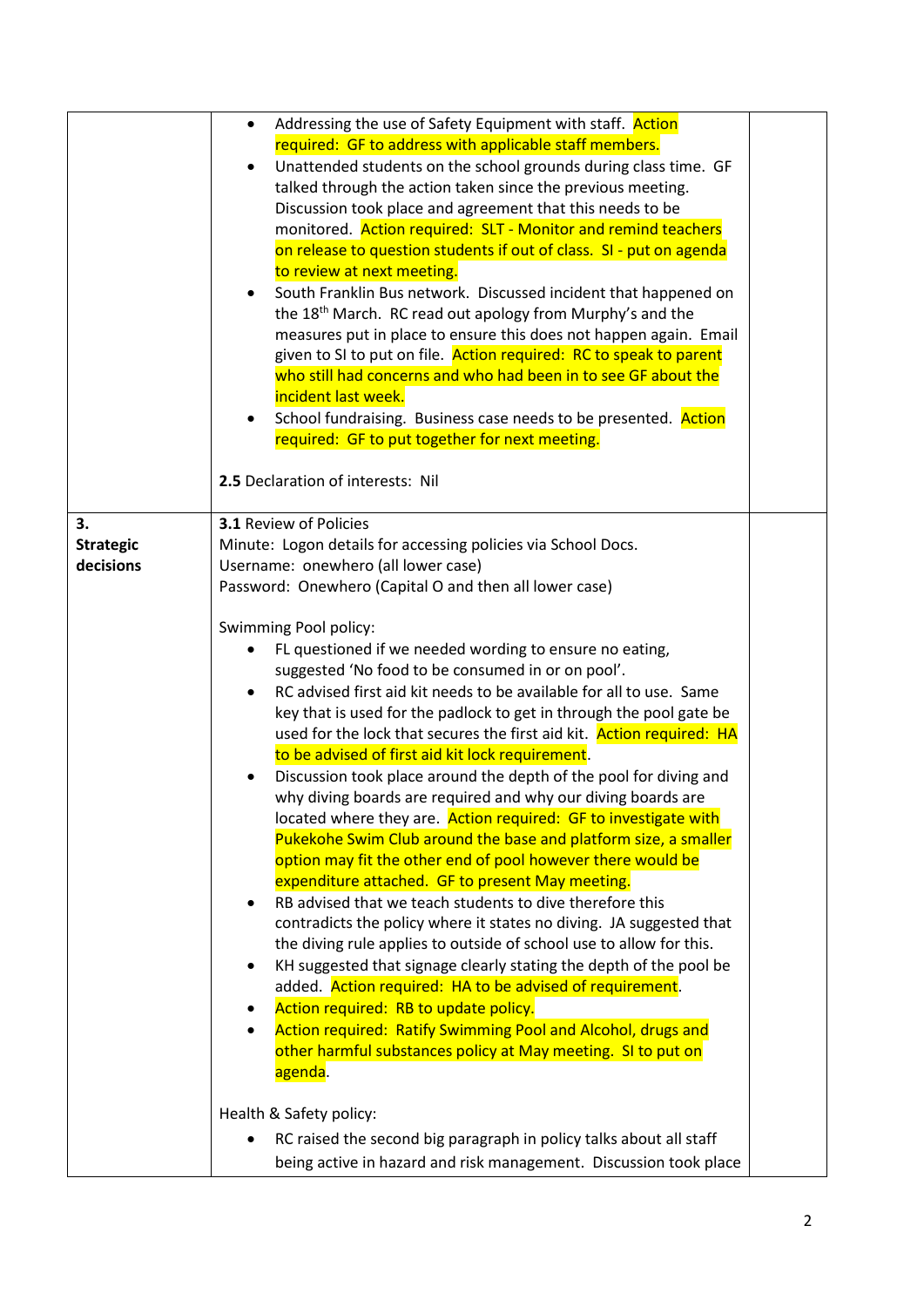| around the care card system. GF confirmed this was talked about                 |  |
|---------------------------------------------------------------------------------|--|
| at the H&S subcommittee meeting. Action required: RC to get a                   |  |
| quote for printing of care cards from Vistaprint.                               |  |
| A discussion took place around students climbing trees $-$ a                    |  |
| reference made to trees in JZ's report. GF advised years 7 to 13                |  |
| have a blanket ban not to climb any trees at school, years 1 to 6               |  |
| are able to climb trees in a designated area only.                              |  |
| GF advised at the H&S meeting GS talked about a safety audit of<br>$\bullet$    |  |
| the school. There is an independent person who lives in Tuakau                  |  |
| who has done this for another school and included detail right                  |  |
| down to lifted carpet, tree branches etc.                                       |  |
| KH raised if it included school houses. RC then asked the question<br>$\bullet$ |  |
| if there is a maintenance plan in place for the houses. Confirmed               |  |
| that there was.                                                                 |  |
| Discussion around soft pad landing under trees and playground.<br>٠             |  |
| GF stated AP and HA were drying monkey bars to stop them from<br>$\bullet$      |  |
| being slippery.                                                                 |  |
| RC suggested also putting a sign up to say slippery when wet.<br>٠              |  |
| Action required: HA to be advised.                                              |  |
| Discussion then moved back to policy, RC asking to go around the<br>$\bullet$   |  |
| room with feedback.                                                             |  |
| RB advised that the procedural information had been updated as                  |  |
| per current practice.                                                           |  |
| A discussion then took place as to everyone being responsible for<br>٠          |  |
| identifying any risks, potential hazards and accidents. RC read                 |  |
| through the legal requirements of the Board and each BoT                        |  |
| member, the Principal as well as worker obligations.                            |  |
| Identified that a change required in terms of number of teachers                |  |
| on duty. KH confirmed 4. Action required: RB to update.                         |  |
| Discussion took place around the sun protection policy and how                  |  |
| we do this well. Identified work to be done around the practice of              |  |
| the Plant & Machinery policy.                                                   |  |
|                                                                                 |  |
| JL questioned around storage of chemicals and a concrete room /                 |  |
| storage for chemistry. GF advised that the new chemistry room                   |  |
| will have this.                                                                 |  |
| RC pointed out that the chemical sign with the fire brigade number<br>٠         |  |
| out the front is smashed. Actioned required: GF to speak to HA to               |  |
| replace.                                                                        |  |
| RC talked through audit process, we are audited against our policy.<br>٠        |  |
| The level of risk, controls and action. What is required and by                 |  |
| whom. It will take time to do this.                                             |  |
| GF talked through looking at hazard / accident register and asking              |  |
| questions to confirm to Board at the following meeting.                         |  |
| RC stated everyone here needs to log details in register.                       |  |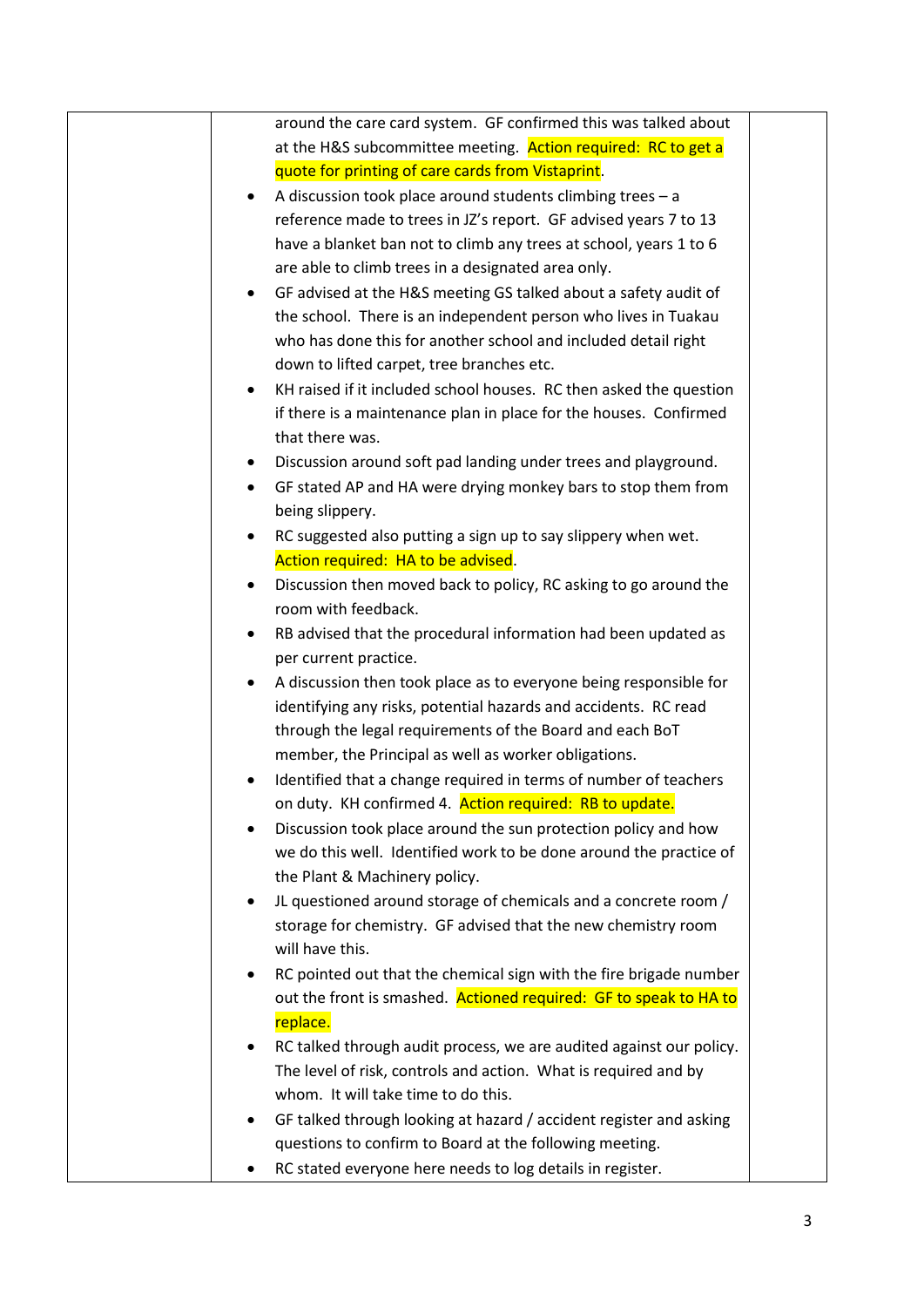|                                       | RB confirmed that the conversation had happened with the staff<br>٠<br>already, KH had addressed.<br>GF stated that staff had already emailed through hazards relating<br>٠<br>to the recent fire drill, so they are using the new email address.<br>KH advised that the staff are taking this as an opportunity to get<br>things fixed.<br>A discussion took place around the attendance register and how<br>this is not sometimes done by a teacher and sent to the office. It                                                                                                                                                                                                                                                                                                                                                                                                                                                                                                                             |  |
|---------------------------------------|--------------------------------------------------------------------------------------------------------------------------------------------------------------------------------------------------------------------------------------------------------------------------------------------------------------------------------------------------------------------------------------------------------------------------------------------------------------------------------------------------------------------------------------------------------------------------------------------------------------------------------------------------------------------------------------------------------------------------------------------------------------------------------------------------------------------------------------------------------------------------------------------------------------------------------------------------------------------------------------------------------------|--|
|                                       | will be part of the new office administrator's role to monitor who<br>does not do their roll and update KH to address. Action required:<br>GF to instruct all staff that no rolls are to be given to office staff to<br>enter. KH to revise policy around this.<br>JA asked about emergency rolls. KH / GF confirmed process in<br>place for this.<br>It was agreed that the H&S policy could not be ratified at this<br>point. RB advised that the review of this policy is not due until<br>next term so School Docs won't change.                                                                                                                                                                                                                                                                                                                                                                                                                                                                         |  |
|                                       | <b>Emergency Planning:</b><br>GF advised that the different alarms were talked about at the H&S<br>meeting. Also advised that we don't take new staff through this<br>however this will be implemented as part of induction moving<br>forward.<br>RC raised that this policy would need to be carried over for review<br>٠<br>as well.<br>GF advised we are not within the 2 minute keeping for a fire drill<br>٠<br>based on one done the other day, we are 10 minutes. RC asked if<br>we did one a term, GF confirmed yes.<br>It was talked about the processes that had been adapted for policy<br>reviews and how it wasn't working, tonight given as an example.<br>JA and JL suggested having a separate meeting / dedicated<br>$\bullet$<br>evening.<br>RC stating that everyone needs to read the policies before the<br>٠<br>meeting.<br>Action required: $ALL - a$ meeting to be scheduled before the next<br>meeting to focus on policy review. Everyone to read policy prior to<br>this meeting. |  |
| 4.<br><b>Strategic</b><br>discussions | Principal's report<br>GF tabled his report, along with the 125 <sup>th</sup> School Anniversary<br>meeting minutes and the careers document attached to his report.<br>GF advised he will be attending the Area Schools Conference (as<br>٠<br>part of the executive), this is on the $17th / 18th / 19th$ August. In<br>addition to this RB will be attending and SI is yet to advise if she is<br>able to go. GF would like to put forward HF, who would like to go,                                                                                                                                                                                                                                                                                                                                                                                                                                                                                                                                       |  |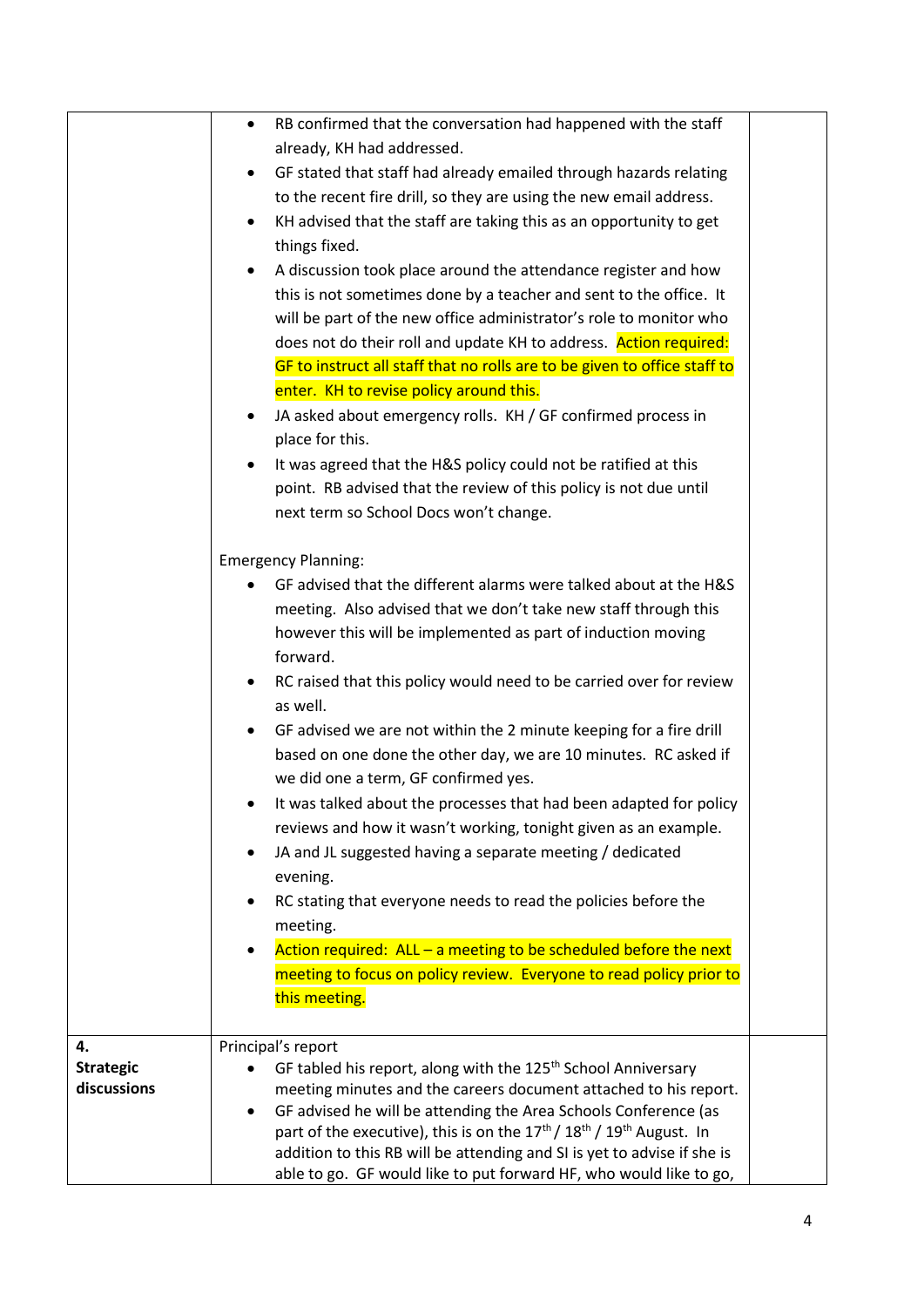|                   | HF works hard and managed JR's syndicate for her whilst she was<br>on leave.<br>JA asked what the general feeling was with what was being<br>$\bullet$<br>presented, who will get the most out of it.<br>GF stated that the BOT secretary being a new member would get a<br>lot from it from a BOT perspective.<br>A discussion took place around the budget. RC advised if you have<br>the budget then it's as your discretion as to who goes.<br>RB expressed her support in HF attending.<br>4.1 Strategic goal<br>RB presented the Achievement Data for years 1 to 10 on a handout<br>and took everyone through the results. An in-depth discussion<br>then took place around the results.<br>Action required: DM to present in detail on the year 7 to 10 data<br>writing results, based on a 2 year trend. From the trend present<br>solutions to the Board along with what this could look like in class.                                                                                                                                         |  |
|-------------------|----------------------------------------------------------------------------------------------------------------------------------------------------------------------------------------------------------------------------------------------------------------------------------------------------------------------------------------------------------------------------------------------------------------------------------------------------------------------------------------------------------------------------------------------------------------------------------------------------------------------------------------------------------------------------------------------------------------------------------------------------------------------------------------------------------------------------------------------------------------------------------------------------------------------------------------------------------------------------------------------------------------------------------------------------------|--|
|                   |                                                                                                                                                                                                                                                                                                                                                                                                                                                                                                                                                                                                                                                                                                                                                                                                                                                                                                                                                                                                                                                          |  |
|                   | 4.2 Personnel<br>Ratify the appointment of Rachel Palmer, new office administrator<br>starting at the beginning of term 2.                                                                                                                                                                                                                                                                                                                                                                                                                                                                                                                                                                                                                                                                                                                                                                                                                                                                                                                               |  |
| 5.                | 5.1 Finance report                                                                                                                                                                                                                                                                                                                                                                                                                                                                                                                                                                                                                                                                                                                                                                                                                                                                                                                                                                                                                                       |  |
| <b>Monitoring</b> | Feb Finance report:                                                                                                                                                                                                                                                                                                                                                                                                                                                                                                                                                                                                                                                                                                                                                                                                                                                                                                                                                                                                                                      |  |
|                   | JL raised the loss showing against uniforms, need journals to<br>understand what this is. Plus, the bulk amount of money sitting in<br>main account, suggested shifting this to another account instead of<br>it sitting in the main account. Action required: GF to speak to SE.<br>GF raised the leak in the small pool and how a specialist was<br>$\bullet$<br>coming to assess this and quote to fix.<br>Discussion raised about how the explanations in the Edtech report<br>were not clear and the need for clarification.<br>M. Jonathan Lovatt. Second: Julian Austin.<br>March Finance report:<br>Discussion around the Colour Run and the money raised with this<br>event.<br>GF advised SE is looking into investing in a money counter.<br>٠<br>A discussion then took place around once the new Office<br>Administrator starts that the office roles would be refined.<br>Action required: SE to speak to Edtech to come back to Board with<br>an explanation around the uniform loss showing and the social<br>science pizza expenditure. |  |
|                   | 5.2 Staff report tabled.<br>M. Rebecca Bills. Second. Jonathan Lovatt.<br>5.3 Student Rep Report tabled.                                                                                                                                                                                                                                                                                                                                                                                                                                                                                                                                                                                                                                                                                                                                                                                                                                                                                                                                                 |  |
|                   | M. Hannah Ross. Second. Jonathan Lovatt.                                                                                                                                                                                                                                                                                                                                                                                                                                                                                                                                                                                                                                                                                                                                                                                                                                                                                                                                                                                                                 |  |

ı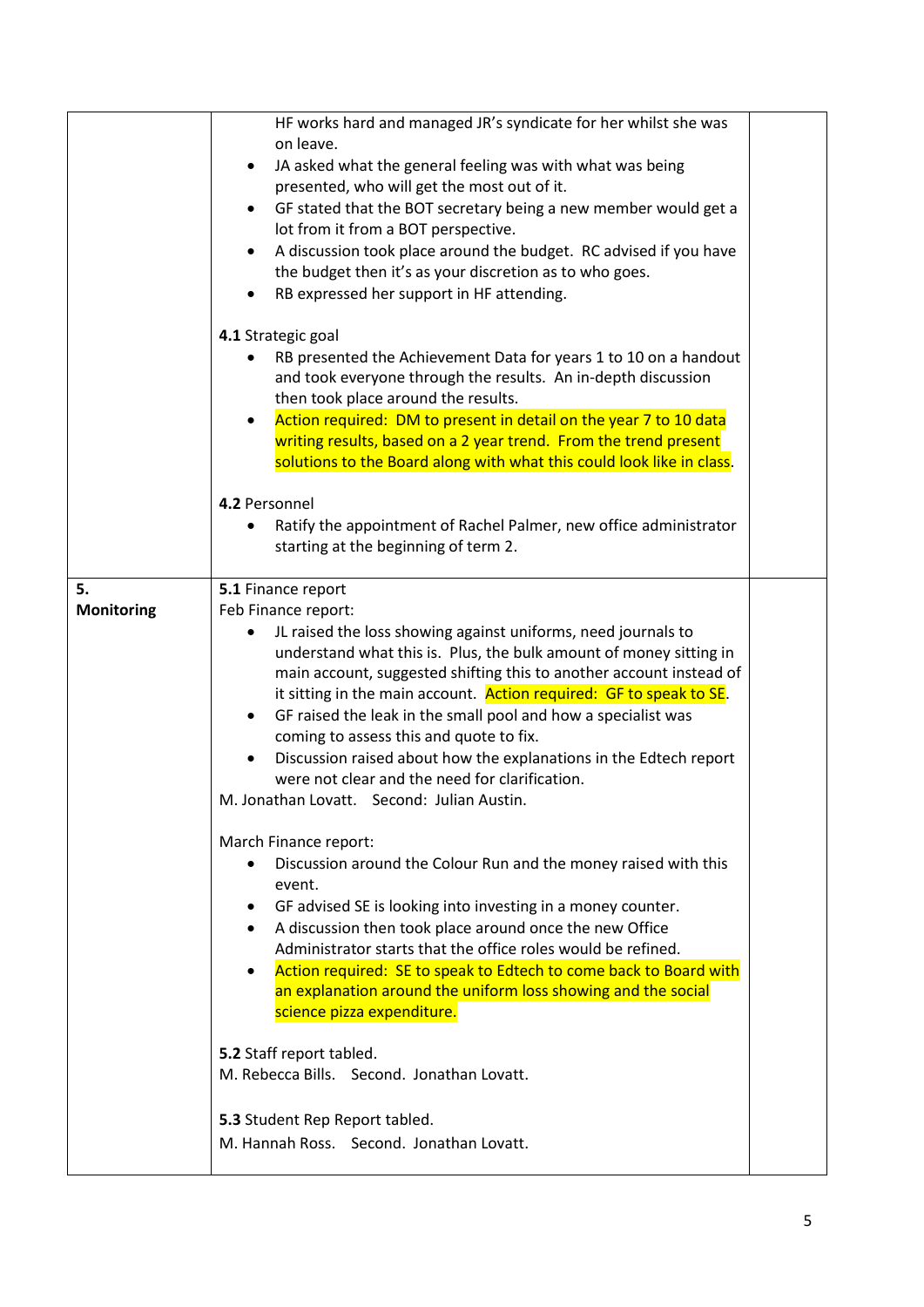|                         | 5.4 Maori Report.                                                                  |  |
|-------------------------|------------------------------------------------------------------------------------|--|
|                         | RS tabled her report.                                                              |  |
|                         | Talked through the awards and the selection process. Discussion<br>٠               |  |
|                         | took place around award for attendance and the potential for                       |  |
|                         | parent complaint if a child has attended school all year but does                  |  |
|                         | not receive this award. Criteria and measurement was talked                        |  |
|                         | through as to how this would be handled. GF advised that RS was                    |  |
|                         | coming to a staff meeting to talk through criteria and                             |  |
|                         | measurements. RS confirmed this was happening on 3 May at                          |  |
|                         | 3:30pm.                                                                            |  |
|                         | GF spoke about the meeting that took place the night before. A                     |  |
|                         | discussion around the timeframe being June 2015 to June 2016                       |  |
|                         | and the need for teachers this year to talk to the student's                       |  |
|                         | teachers from last year in order to cover this timeframe (Matariki                 |  |
|                         | to Matariki)                                                                       |  |
|                         | It was questioned about the extra work this would create for staff.                |  |
|                         | GF said that's when staff would feedback if it will work or if it                  |  |
|                         | needs to be calendar year.                                                         |  |
|                         | A discussion took place around how somebody is identified as                       |  |
|                         | being Maori. KAMAR system holds this information if it is given on                 |  |
|                         | enrollment. RC suggested a permission slip go out because we                       |  |
|                         | could potentially miss a student out. KH suggested that teachers                   |  |
|                         | just ask using class roll.                                                         |  |
|                         | M. Rereokeroa Shaw<br>S. Julian Austin                                             |  |
|                         |                                                                                    |  |
|                         | 5.5 Health & Safety Report was received and accepted. GS not available to          |  |
|                         | comment.                                                                           |  |
| 6.                      | 6.1 Education Review Office - Wellbeing for success: a resource for schools        |  |
| Inward                  | + Wellbeing for success: effective practice.                                       |  |
| Correspondence          | 6.2 NZ Education Gazette - March                                                   |  |
|                         | 6.3 NZ Education Gazette - April                                                   |  |
|                         | 6.4 MOE NZSTA - 2016 School Trustee Elections info / resources.                    |  |
| 6A.                     | 6A.1 Onewhero - Tuakau Community Board - Thank you letter for funding              |  |
| <b>Outwards</b>         | of the Defibrillator.                                                              |  |
| Correspondence          | 6A.3 Letters to families affected by the Murphy's bus incident on 18 <sup>th</sup> |  |
|                         | March.                                                                             |  |
|                         | 6A.4 Response to Jane Stehr regarding the AKL Regional Dental Service              |  |
|                         | letter and petition.                                                               |  |
|                         | 6A.5 Letter to Chris Betty, Tuakau College re bus constitution.                    |  |
| 7.                      | 7.1 Draft consent form to conduct random bag checks.                               |  |
| <b>General Business</b> | Discussed earlier in meeting.                                                      |  |
|                         | 7.2 Roles and responsibilities of trustees.                                        |  |
|                         | RC tabled that we need to start thinking about succession planning                 |  |
|                         | and the election coming up and the fact that some of us won't be                   |  |